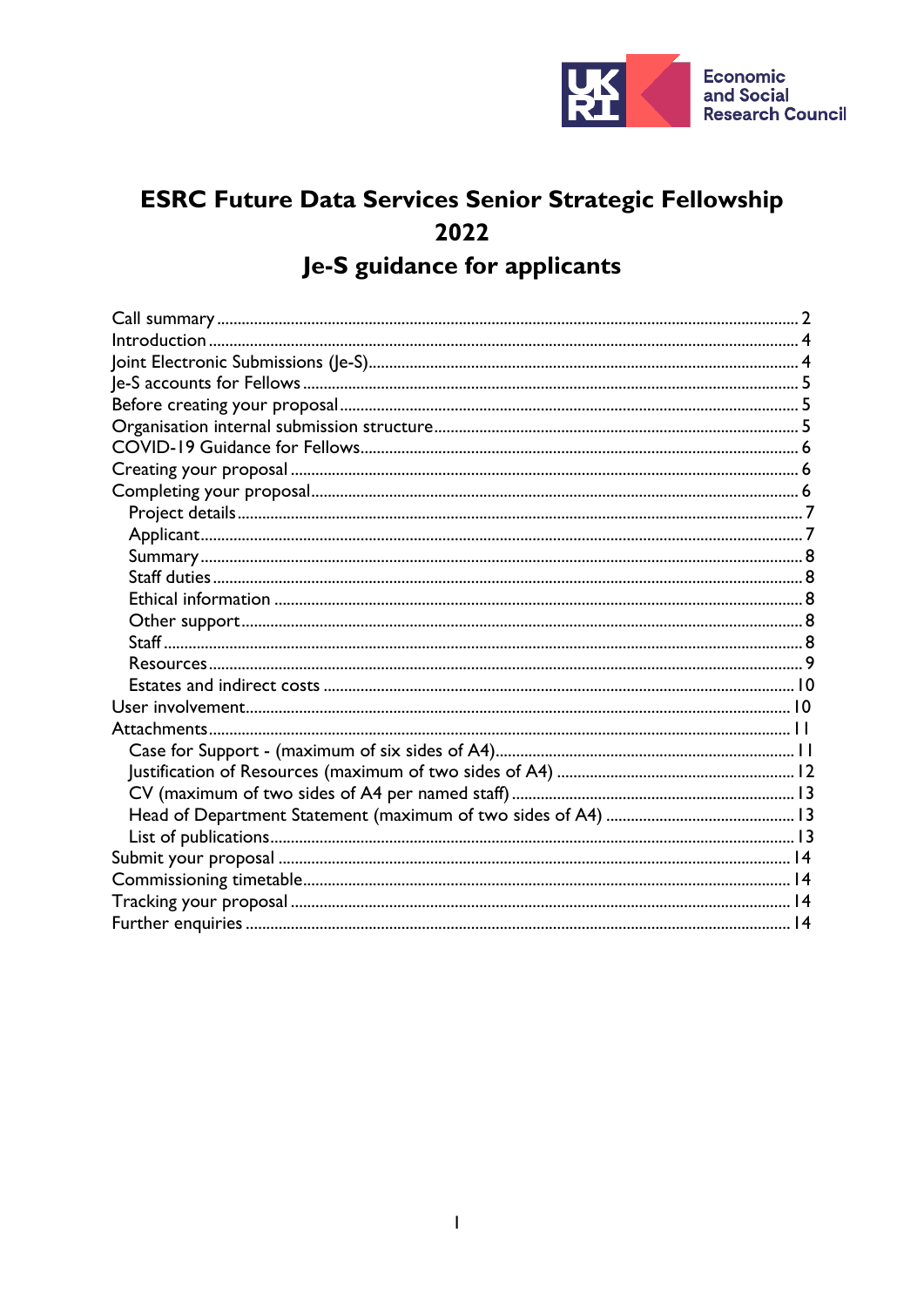# <span id="page-1-0"></span>**Call summary**

**Call type:** Research Fellowship

**Closing date:** 16:00 on 08 March 2022

# **Funding available:**

ESRC Contribution £210,000 80% Full Economic Cost (fEC) £262,500 100% fEC

**How to apply:** Proposals are invited via Je-S attracting the standard 80% fEC funding model

#### **Special requirements:**

#### **All Fellows are required to attach the following as a mandatory document:**

A Head of Department Statement (see page 13 for further details). The statement should:

- if the Fellow is not currently hosted at the RO, confirm that the Fellow would be accepted into the department for the purpose of undertaking the proposed programme of work.
- explain how the proposed programme of work would fit in with the department's wider research programme.

**Please note that there are restrictions on eligible costs for this call** (see pages 9 and 10 for further details).

## **To support ESRC with undertaking its strategic review of future data services infrastructure the Senior Strategic Fellow will:**

- Provide senior-level strategic advice and technical expertise to lead the assurance and delivery of the FDS programme's workstreams.
- Lead the development of an options appraisal for the design, delivery, and funding for data services to be commissioned in the future.
- Provide leadership for the development of bids for enhanced funding for future data services e.g., via the UKRI Digital Research Infrastructure Committee.
- Provide leadership for the ESRC/UKRI business case for ESRC's next phase of investment in data services
- Enable ESRC to develop and critically appraise a series of data service options to meet requirements of our research and data owner communities for the rest of the decade.
- Provide scientific leadership and strategic direction regarding the commissioning, coordination, and optimising the potential impact of future data service investments.
- Act as a public champion for ESRC's ambitions for the data service landscape.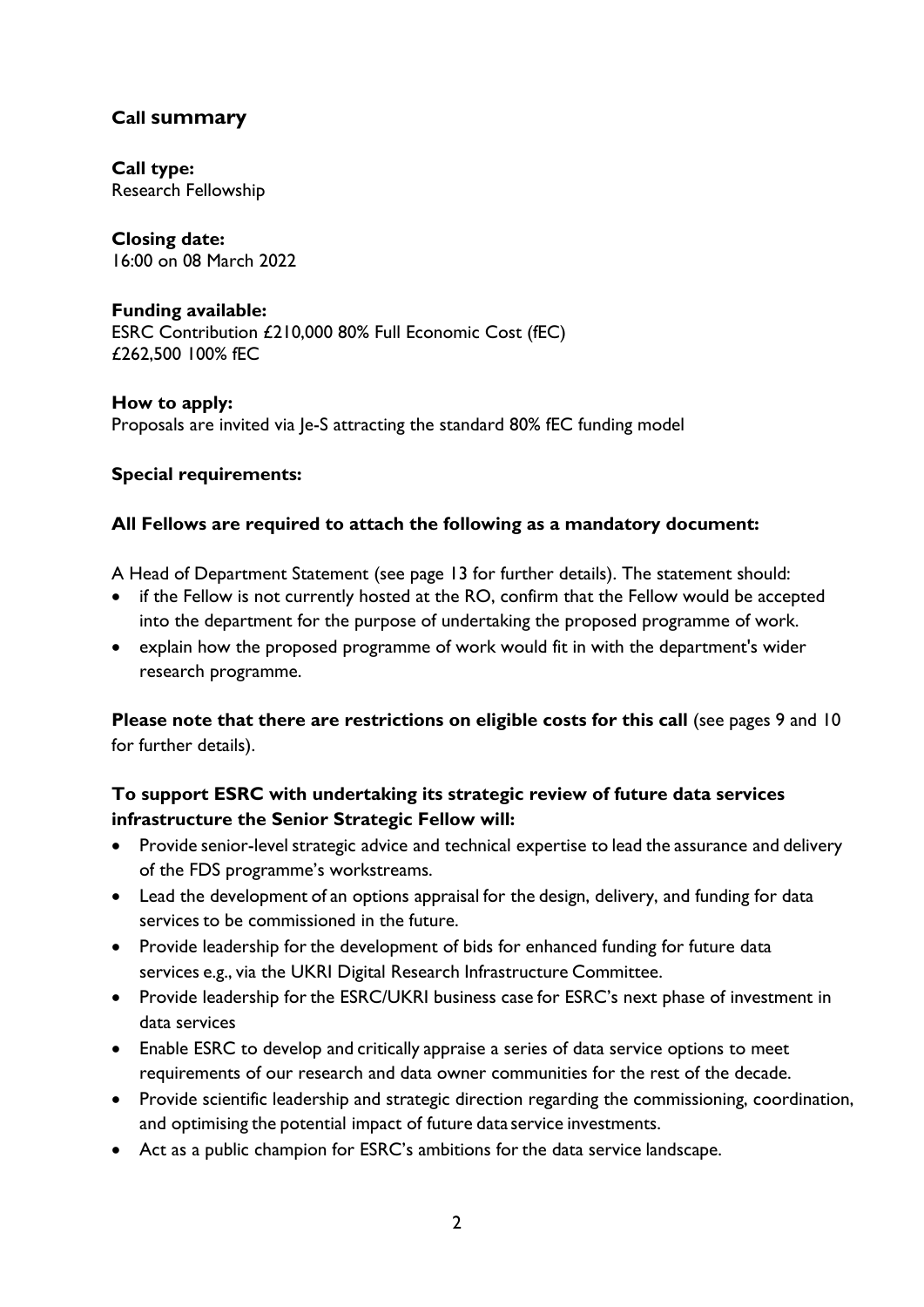#### **Management and Governance:**

- Within two months of commencing the grant, the Senior Strategic Fellow will be required to agree with ESRC a timetable for activities and outputs to be delivered throughout the grant. These would include for example:
	- o A plan for development and delivery of the scientific and strategic case for investment in data services by the ESRC beyond 2024
	- o Development and implementation of a stakeholder engagement plan for the Future Data Services programme

#### **Assessment process:**

Assessment will have two stages. All applications will be assessed and shortlisted by a panel of staff and academics. A shortlist of Fellows will be invited to attend an interview with staff and academics.

Interviews are expected to take place in **week commencing 04 April 2022** via an online communications platform. Once the call closes, all applicants will be informed of the final interview date.

#### **Key commissioning dates:**

- Fellow and RO webinar w/c 07 February 2022
- Deadline for proposals 08 March 2022
- Shortlisting panel w/c 14 March 2022
- Interviews w/c 04 April 2022
- Funding decision April 2022
- Senior Strategic Fellow role commences May 2022

#### **Contacts:**

- Kristina Mussgnug Barrett/Molly Williams/Layla Adams
- Email: [fds.df.fellowships@esrc.ukri.org](mailto:fds.df.fellowships@esrc.ukri.org)

**Please read the [full funding finder specification](https://www.ukri.org/opportunity/future-data-services-senior-strategic-fellowship-2022/) for guidance before submitting your proposal.**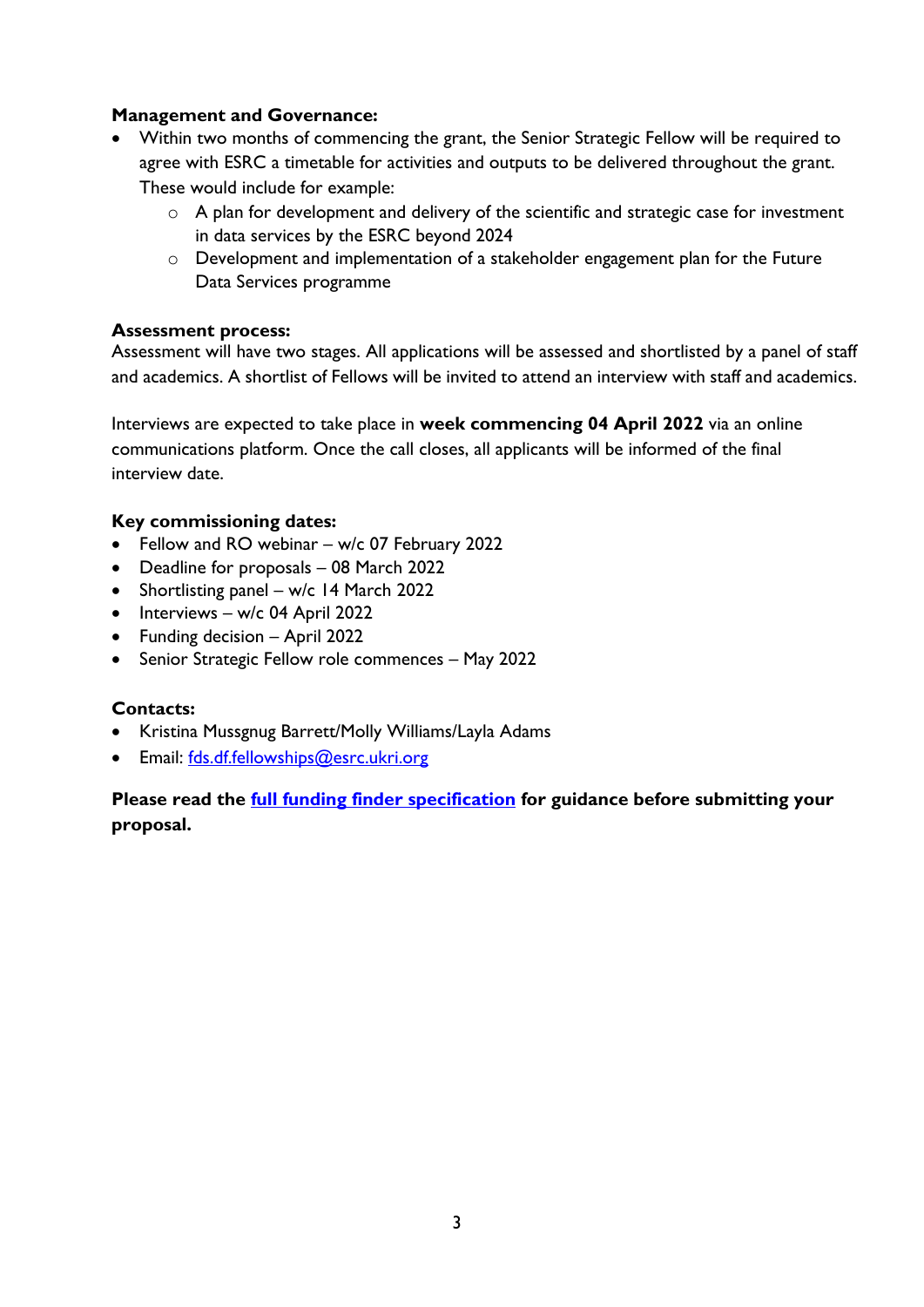#### <span id="page-3-0"></span>**Introduction**

This guidance is created to assist Fellows to this scheme in the completion of their proposal. It is specific to this scheme and should be used in conjunction with the following information:

- [ESRC Research Funding](https://esrc.ukri.org/funding/guidance-for-applicants/research-funding-guide/) Guide
- ESRC guidance on ['How to write a good research grant](https://esrc.ukri.org/funding/guidance-for-applicants/how-to-write-a-good-research-grant-proposal/) proposal'
- **Je-S help text** is available in every page of your Je-S form, simply click on the question mark against any section (or on the word 'Help' in the top right-hand corner of each page)

**Je-S helpdesk** (for all Je-S system enquiries) [jeshelp@je-s.ukri.org](mailto:jeshelp@je-s.ukri.org) For all phone enquiries Tel: 01793 444164

If you experience difficulties using Je-S or have questions regarding its use, helpdesk staff are currently working remotely via email. If phone assistance is required a call back can be provided. Telephone hours are Monday to Thursday 8.30am - 5.00pm, Fridays 8.30am - 4.30 pm (excluding bank holidays and other holidays).

When reporting problems by email or telephone, please give your name, organisation and user ID, the date and time, what part of the form or system you were working on, and the nature of the problem.

#### **Scheme-specific [guidance](https://www.ukri.org/opportunity/future-data-services-senior-strategic-fellowship-2022/)**

For further information contact:

- Kristina Mussgnug Barrett/Molly Williams/Layla Adams
- Email: [fds.df.fellowships@esrc.ukri.org](mailto:fds.df.fellowships@esrc.ukri.org)

**Important**: Where information and guidance issued in this document differs from the general guidance offered in these sources, you should adhere to the guidance in this document.

#### <span id="page-3-1"></span>**Joint Electronic Submissions (Je-S)**

All proposals under this call must be completed and submitted through the Joint Electronic Submissions (Je-S) system. To be able to do this the organisation must be registered for Je-S, and the Fellows must hold Je-S accounts.

UK higher education institutions and some other independent UK research organisations (including Public Sector Research Establishments) are already **recognised institutions** on Je-S. A list of these organisations is available via [https://www.ukri.org/funding/how-to-](https://www.ukri.org/funding/how-to-apply/eligibility/) [apply/eligibility/](https://www.ukri.org/funding/how-to-apply/eligibility/)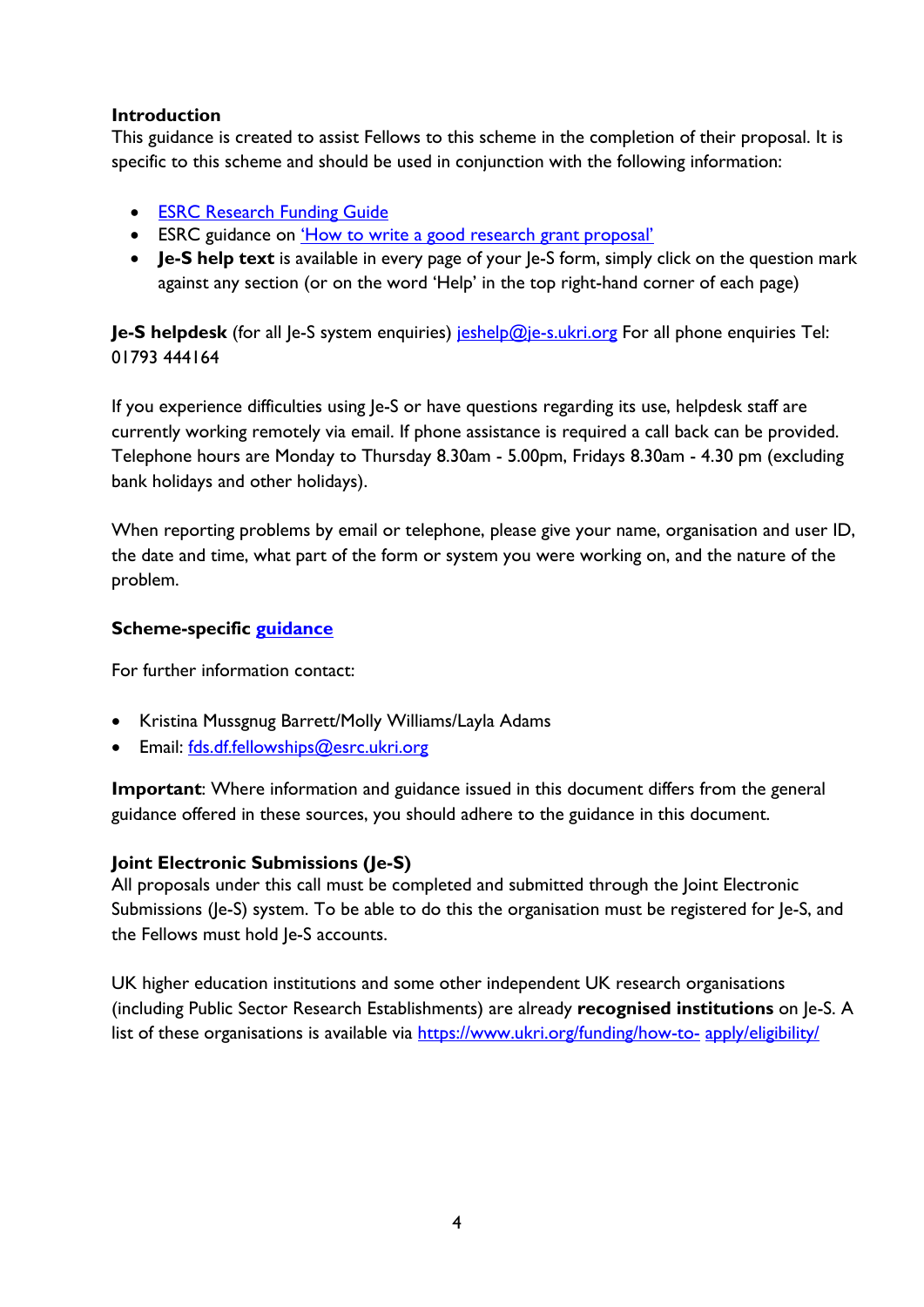#### <span id="page-4-0"></span>**Je-S accounts for Fellows**

All Fellows must have created a fellowship 'applicant' Je-S account (if you already have a Je-S account you can contact the Je-S Helpdesk to ask them to upgrade it to a fellowship account). Please refer to the  $\leq$  helptext. if setting up a new account.

#### <span id="page-4-1"></span>**Before creating your proposal**

Fellowship proposals may **only** be made on UKRI's Joint Electronic Submission (Je-S) forms.

Please note that the **deadline for research organisation submission of proposals is 16:00 on 08 March 2022***.* You should **allow sufficient time for completion of the research organisation submission process checks/authorisation.**

Your proposal will actually be sent to Je-S/ESRC from the submitter pool at your research organisation. **There is a further layer of administration between your submission of the proposal and the proposal being submitted to the ESRC, via Je-S**. The research organisation's submission route usually includes both an approver (i.e., head of department) and submitter pool (i.e., central finance office), and the ESRC cannot accept responsibility for any delay which may occur as a consequence. We strongly advise Fellows to secure confirmation from their relevant administrator that the proposal has been successfully submitted to the Je-S team (see also 'Tracking your proposal').

#### <span id="page-4-2"></span>**Organisation internal submission structure**

It is recommended that Fellows forward their proposal to the organisation submitter pool in good time before the call deadline to allow a sufficient period for the approval and final submission process. The proposal must be 'submitted' through the Je-S System to ESRC by the institution's nominated contacts. Once the Fellow completes and submits the proposal, notification is then sent to their organisation's 'submitter' to action. The 'submitter' is the person in that organisation authorised to approve the proposal and do the final stage of submission.

The Fellow will receive an email confirming that the proposal has been submitted to the Submitter Pool - this means the proposal is still with the organisation but is **not** yet submitted to the research council. The final submission process is the responsibility of the host institution, and we cannot accept responsibility for any delay which may occur at this stage. We strongly advise Fellows to check that they receive an email confirmation from the Je-S System confirming that the proposal has been submitted to UKRI.

Use of your personal information – UK Research and Innovation capture and process personal information in line with current data protection legislation; General Data Protection Regulation (GDPR) and any amendments by the UK Data Protection Bill and/or relevant acts of parliament.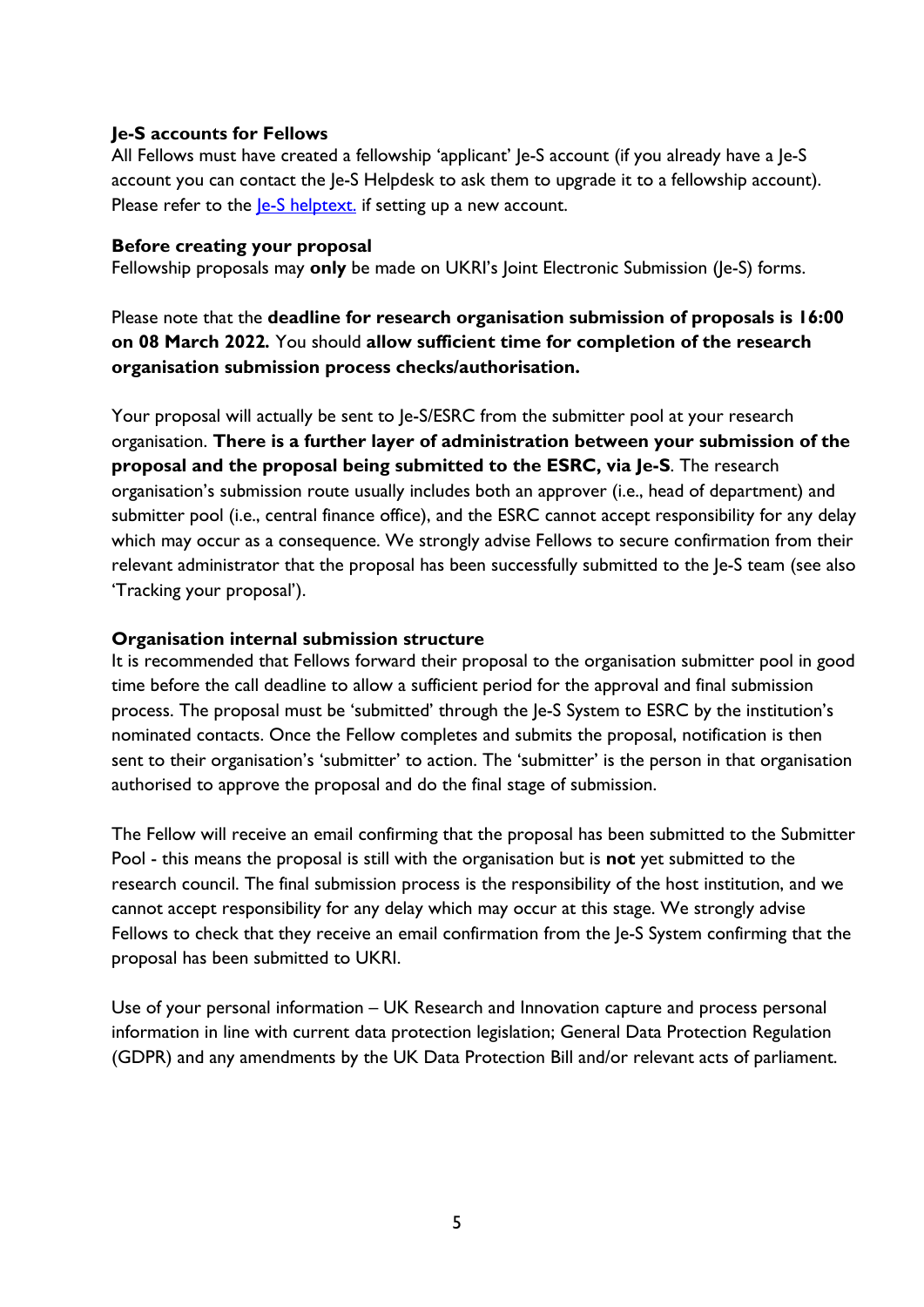## <span id="page-5-0"></span>**COVID-19 Guidance for Fellows**

#### **Accounting for the unknown impacts of COVID-19**

UKRI acknowledges that it is a challenge for Fellows to determine the future impacts of COVID-19 while the pandemic continues to evolve. Applications should be based on the information available at the point of submission and, if applicable, the known application specific impacts of COVID-19 should be accounted for. Where known impacts have occurred, these should be highlighted in the application, including the assumptions/information at the point of submission. There is no need to include contingency plans for the potential impacts of COVID-19. Requests for travel both domestically and internationally can be included in accordance with the relevant scheme guidelines, noting the above advice.

(Reviewers will receive instructions to assume that changes that arise from the COVID-19 pandemic, post-submission, will be resolved and complications related to COVID-19 should not affect their scores. Where an application is successful, any changes in circumstances that affect the proposal will be managed as a post-award issue.)

#### <span id="page-5-1"></span>**Creating your proposal**

To create your proposal:

- 1. Log in to Je-S at <https://je-s.rcuk.ac.uk/JeS2WebLoginSite/Login.aspx>
- 2. From the Home screen, select Documents, then select 'New Document'
- 3. On the Add new document screen, select 'Call search' (highlighted at top of screen). When prompted type in the call title (**Future Data Services: Senior Strategic Fellowship (2022)**) and select from the list created. The remaining three selection fields will be automatically populated.
- 4. Select the 'Create Document' button.

Please note that **it is the Fellow's responsibility to ensure that the proposal document is created and submitted against the correct call** (and consequently correct scheme). We will **not accept** proposals for processing that are not submitted using the above call route.

#### <span id="page-5-2"></span>**Completing your proposal**

The initial Je-S document instructions page will give you general guidance on the navigation layout, specifically icon descriptions.

The left-hand column 'Document Menu' lists all the sections associated with this call and clearly identifies which ones are mandatory (red cross, turning to green tick when completed).

The details below are not exhaustive step-by-step guidance, and we recommend that you refer to the Je-S helptext for additional information.

Please note you may return to edit saved documents at any time.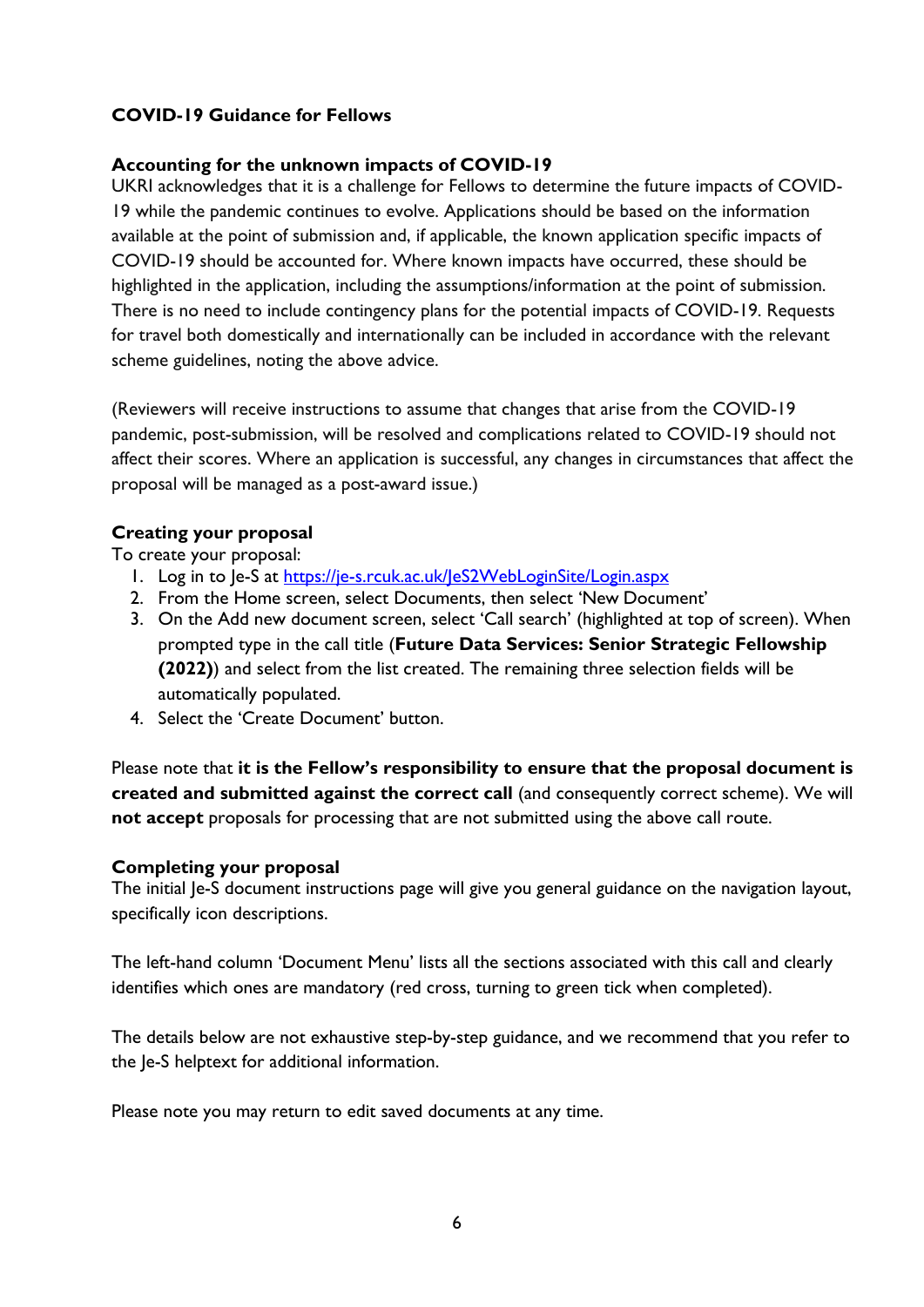## <span id="page-6-0"></span>**Project details**

- Select organisation and department from drop-down lists (e.g., the research organisation where the fellowship will be held)
- 'Your Reference' should be supplied by your research organisation (consult your Research Office). If your administration office does not have a system for referencing grant proposals, a suitable reference of your own choice will be acceptable. Use 'Your reference' to help distinguish easily between proposals in users' Current Documents lists. The reference is intended to be a unique identifier for the proposal and is unrelated to the reference that the organisation would be asked to provide if a grant were awarded.
- Enter Project Title: 'Future Data Services: Senior Strategic Fellowship' (maximum limit of 150 characters)
- For Proposal Call, select **Future Data Services: Senior Strategic Fellowship (2022)***.*  Please note that the option will only be available once the call is live (this may have already been pre-populated into the form).
- Your start date should not be before 01 May 2022. Your grant should be a proposed duration of no more than 24 months.
- Submission route It is recommended that once this initial section is completed and saved, check the submission path (via Document Actions tab) to see if the proposal must be signed off by submitters and approvers, in which case please make sure they will be available to process the document on the day you intend to submit it to Council.

## <span id="page-6-1"></span>**Applicant**

The Senior Strategic Fellow will be appointed on a part time basis (to a maximum 0.4 FTE) on a 24-month grant starting May 2022.

There should be a single Fellow for each proposal, to whom correspondence will be addressed. Enter the name of the Fellow and details of the Fellow's research organisation and department.

On submission of the proposal the Fellow does not necessarily have to be located at the organisation that will administer the grant, however the administering organisation will be required to submit the fellowship proposal. The Fellow will take intellectual leadership of the project and manage the fellowship; this individual will be the contact person for ESRC correspondence. The named Fellow is responsible for ensuring that successful proposals are undertaken and completed in the manner specified.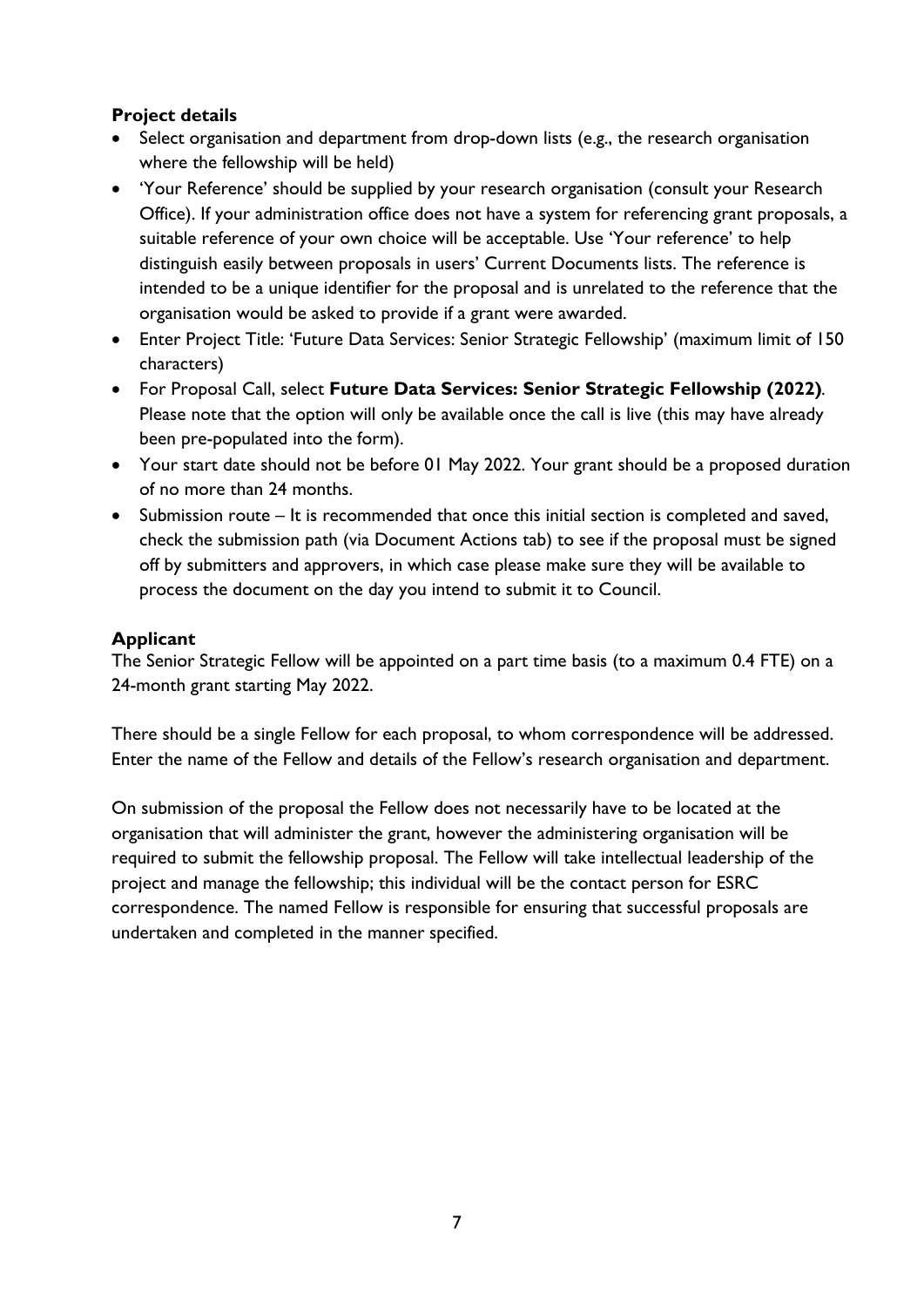#### **Objectives**

List the objectives of your fellowship. *(4,000 character limit)*

If this is not relevant to your application, please enter 'N/A'.

#### <span id="page-7-0"></span>**Summary**

Provide a plain English summary of the research you propose to carry out in a language that could be publicised to a general, non-academic audience. Please note that this section will be made available on the Gateway to Research database, therefore Fellows should ensure confidential information is not included in this section *(4000 character limit)*

#### <span id="page-7-1"></span>**Staff duties**

Summarise the duties of the staff members that will be involved in your project, including the fellows. Ensure that it is clear why it is necessary for this person to perform this role at the resource level you have requested. *(2,000 character limit)*

#### <span id="page-7-2"></span>**Ethical information**

This section must be comprehensively addressed. *(4000 character limit)*

Applicants must ensure the proposed research will be carried out to a high ethical standard and must clearly state how any potential ethical and health and safety issues have been considered and will be addressed ensuring that all necessary ethical approval is in place before the project commences and all risks are minimised.

The **ESRC's Framework for Research Ethics** contains a full explanation of the ESRC's approach, with guidance for applicants.

#### <span id="page-7-3"></span>**Other support**

Enter details of any support sought or received from any other source for this or other research in the same field in the past three years. Complete all fields for support either received or pending a decision. The full economic costs (i.e., 100 per cent costs) of such support should be identified.

Please indicate if other support is not relevant to your application.

#### <span id="page-7-4"></span>**Staff**

If your project requires staff other than the Principal Investigators, their details should be entered here. 'Directly Allocated staff' are those who will be working directly on the project, but whose involvement on the grant can only be based on an estimate of the time the work will take (e.g., investigators). 'Directly Incurred staff' are those whose time on the project is actual, auditable, and verifiable (e.g., researchers, research assistants or personal assistants).

The Future Data Services: Senior Strategic Fellowship call also allows the inclusion of visiting researchers. Support may be requested for visits by researchers of acknowledged standing, from within the UK or abroad, to the investigator's organisation. Funding is limited to 12 months per individual. Each visiting researcher should be entered on the proposal once only. If they are making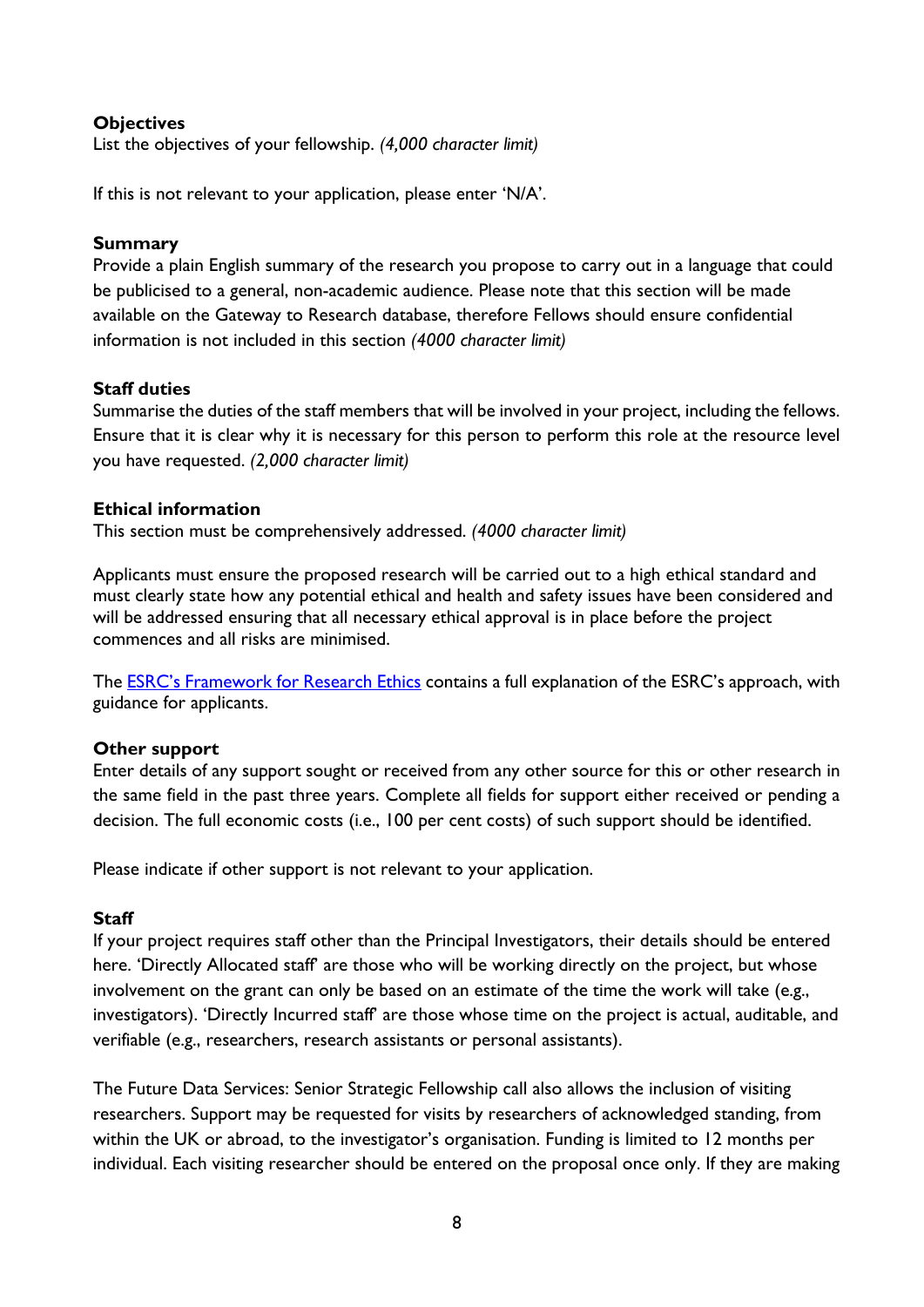several visits their time and cost should be averaged over the dates between their first and last visit. Details of individual visits should be described in the Case for Support. Visiting researchers who continue to be paid a salary by their parent organisation should show their effort attributed to the project but with a zero-salary cost request. Travel and subsistence costs should be included under the Travel and Subsistence section.

The Future Data Services: Senior Strategic Fellowship call **does not** allow the inclusion of non-UK based investigators and business, third sector or government body co-investigators.

The Future Data Services: Senior Strategic Fellowship call **does not allow** for the inclusion of associated studentships.

#### <span id="page-8-0"></span>**Resources**

All resources requested must be fully justified in the 'Justification' attachment.

The Future Data Services: Senior Strategic Fellowship call will provide up to 24 months of funding with an overall limit of £262,500 (100% fEC) per grant. If successful, ESRC will meet 80% (£210,000) of the full economic costs on proposals submitted and the host institution is expected to support the remaining 20%.

Of the total cost, a combined budget for administrative support and travel and subsistence can be included for up to a maximum of £5,000 (value at 100% fEC – ESRC would meet 80% of this).

Please budget for a **minimum** of four trips to Swindon per year, travel restrictions permitting.

An explanation of the cost headings can be found in the Je-S helptext under the Costings heading within Standard Proposals:

<https://je-s.rcuk.ac.uk/Handbook/pages/GuidanceonCompletingaStandardG/Costings.htm>

The following paragraphs provide guidance on how to enter different types of resource within the Je-S proposal, and any supporting documentation that may be required. For more detailed guidance see the relevant Je-S helptext.

**T&S** – The funding available for this grant includes a £5,000 budget for administrative support and travel and subsistence. Please note this budget is valued at 100% fEC, so ESRC would meet 80% of this.

Please budget for a **minimum** of four trips to Swindon, travel restrictions permitting.

Add each item of travel and subsistence required for your project. This includes travel for both research activities and for those contributing to knowledge exchange and the delivery 10 of impact activities. You should indicate the calculations upon which this figure is based in the 'Destination and Purpose' box. Please note that prior to travel overseas the grant holder must check with the Finance Office at the hosting Research Organisation to ensure that travel is permissible, and not against the advice of the Foreign and Commonwealth Office [\(www.fco.gov.uk\)](http://www.fco.gov.uk/).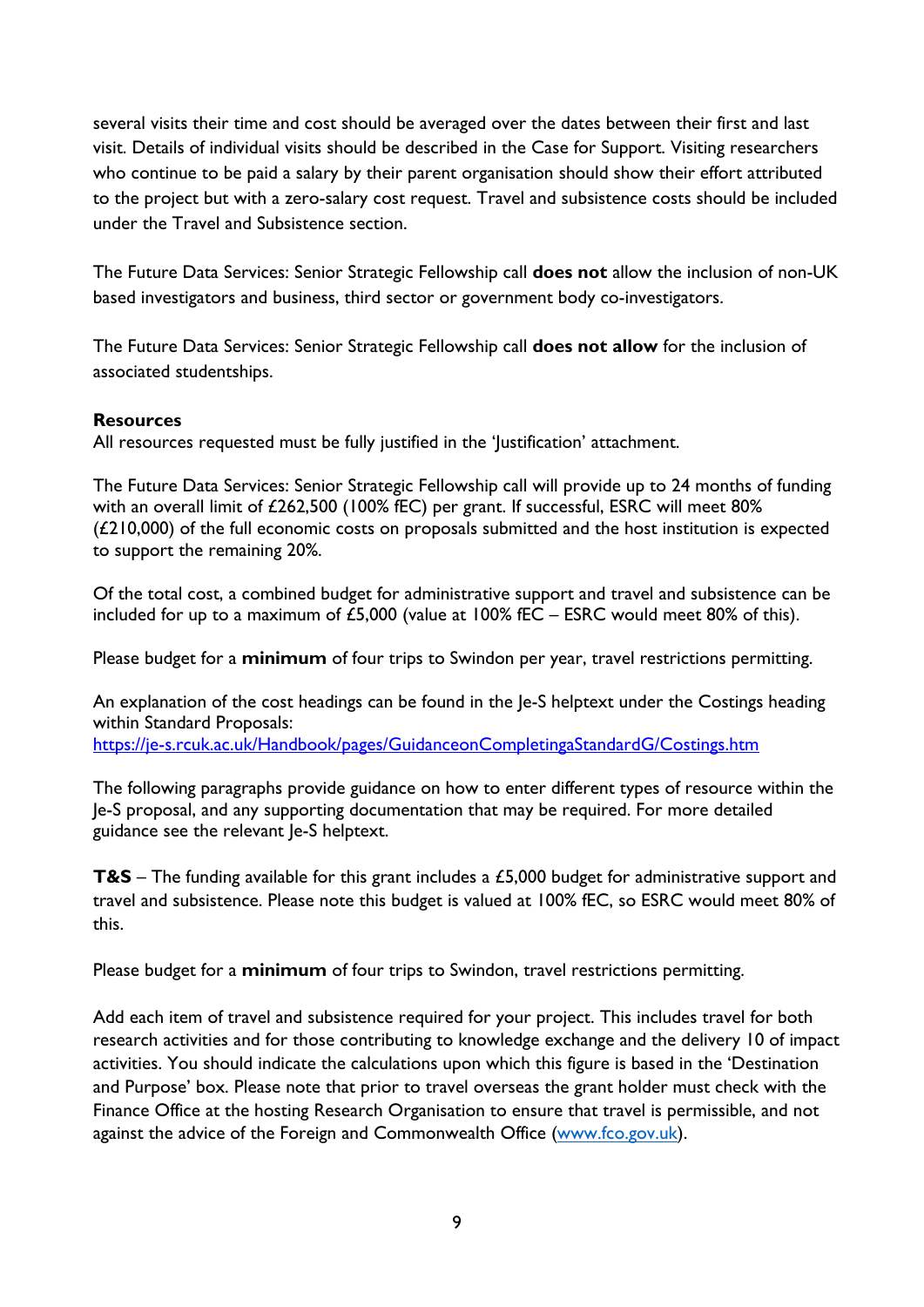**Equipment** – The Future Data Services: Senior Strategic Fellowship call does not allow the inclusion of equipment costs.

**Social surveys** – The Future Data Services: Senior Strategic Fellowship call does not allow the inclusion of social survey costs.

**Other directly incurred costs** – including justified project specific consumables, consultancy fees, equipment costing less than £10,000, recruitment and advertising costs.

**Other directly allocated costs** – the funding available for this grant includes a £5,000 budget (valued at 100% fEC) for administrative support and travel and subsistence. This can include support staff salaries, a share of the costs of departmental support staff and the costs of access to major research facilities.

#### <span id="page-9-0"></span>**Estates and indirect costs**

Your Research Office will be able to assist with this section. Estate and indirect costs are specific to each research organisation, and do not require justification in your case for support.

Research organisations that have implemented the TRAC costing methodology and have passed the Quality Assurance process should apply their own estate and indirect costs. Non-research organisations that are not required to implement TRAC must have a robust costing methodology in place that has been validated in order to apply their own estates and indirect cost rates. The standard default rates should be used where research organisations have not yet developed their own rates.

Where an individual will be working away from the Research Organisation on long-term secondment for a period in excess of six months during the project, estates costs should not be charged for the period of secondment. No reduction should be made for shorter term absence.

#### <span id="page-9-1"></span>**User involvement**

'Users' are individuals, groups or organisations who have an interest in or may benefit from the research. Users may be from the public sector, commercial private sector, civil society or the wider public in general. Engaging users in your research from its conception and development and throughout the research lifecycle is likely to increase the impacts achieved. Fellows should expand upon how the proposed work will be managed to engage users and beneficiaries in the Case for Support attachment.

If 'Users' have been/will be engaged with your research project, please specify the nature of their engagement by selecting from the drop-down list:

• Design • Execution • Dissemination • Training

There is also an option to record a 'not applicable' selection. It is a mandatory requirement that at least one option is selected.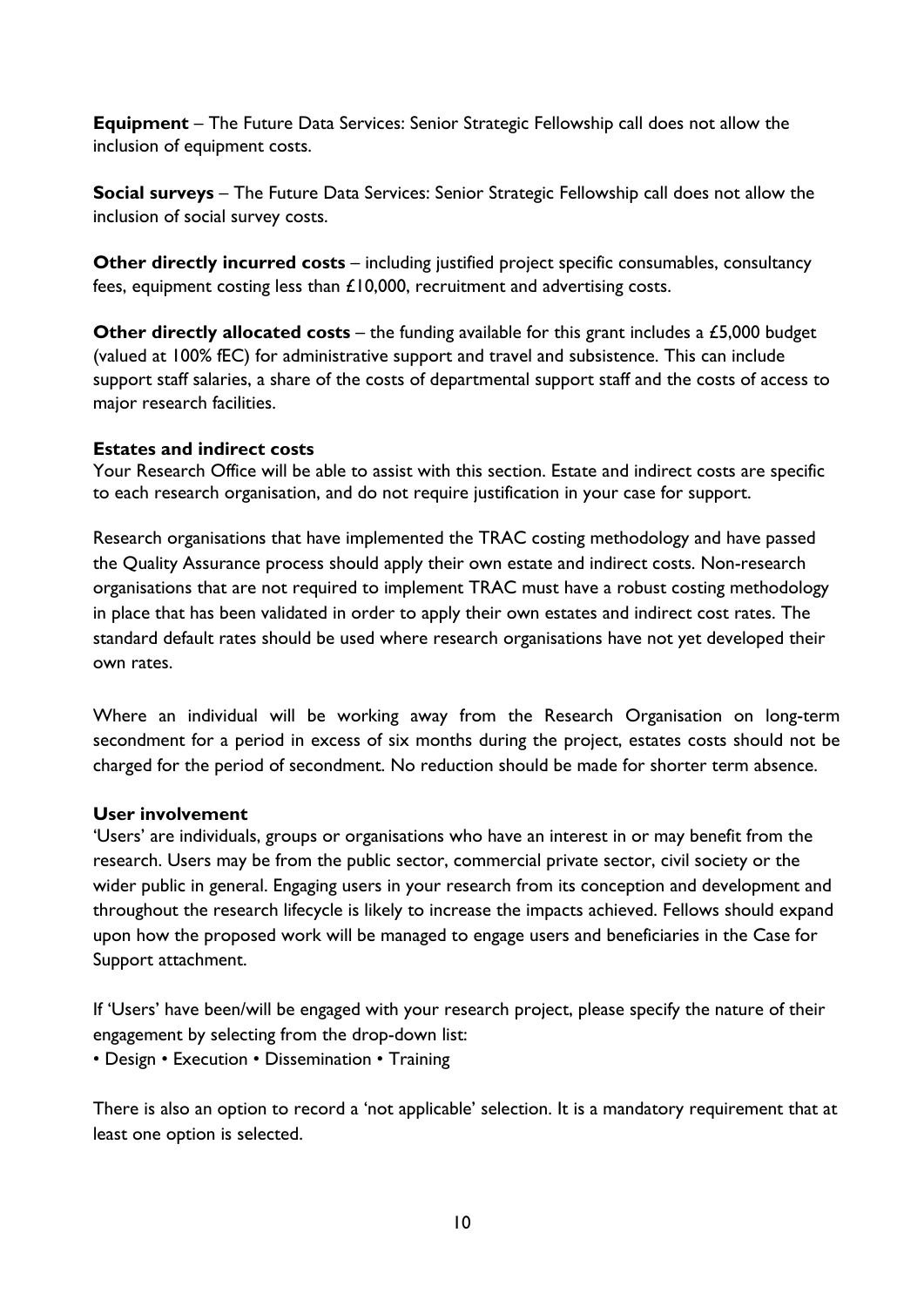#### <span id="page-10-0"></span>**Attachments**

It is important that Fellows **only submit the supporting attachments specified in this document**. We reserve the right to reject applications that do not include the required attachments or include attachments not specified in this guidance. Attachments should be uploaded in PDF (rather than Word) format, to reduce document corruption issues. Attachments should be in font size 11 with 2 cm margins.

The following are mandatory Je-S attachments for this call:

- Case for Support
- Justification of Resources
- CV, including one-page publication summary list
- Head of Department statement

List of Publications, Proposal Cover Letters/Letters of Support and Technical Appendices are optional and should be included where necessary.

\*Please note guidance against these specific attachment types below, as to when submission is considered mandatory/appropriate.

**Important note:** If you are unclear about whether you can include a specific attachment please contact [fds.df.fellowships@esrc.ukri.org](mailto:fds.df.fellowships@esrc.ukri.org) for advice as unrequested attachments can hinder the processing of your application. ESRC reserves the right to return or reject applications that include attachments not permitted on this call.

# **Mandatory attachments**

#### <span id="page-10-1"></span>**Case for Support - (maximum of six sides of A4)**

This is the body of your fellowship proposal. It must not exceed six sides and must include the following sections:

#### • **Skills and experience**

Provide details of the relevant knowledge, skills and experience of the PI/main applicant and how these are relevant to the Future Data Services Senior Strategic Fellowship.

#### • **Vision and planned activities**

Outline a clear vision of how the PI/main applicant will utilise their role as Senior Strategic Fellow to help to deliver the various aspects of the role including the proposed approach to undertaking the core activities required. Include details of how they plan to work with the ESRC Office in the first months of the award to agree a timetable for activities and outputs to be delivered throughout the grant.

#### • **Conflict**

To avoid a conflict of interest, the Fellow should not be already be a Principal Investigator or Co-Investigator on an existing UKRI data services infrastructure investment (see the recently published [DARE-UK Landscape Review](https://eur01.safelinks.protection.outlook.com/?url=https%3A%2F%2Fdareuk.org.uk%2Fwp-content%2Fuploads%2F2021%2F11%2FDARE_UK_Data_Research_Infrastructure_Landscape_Review_Oct_2021.pdf&data=04%7C01%7CHannah.Sharp%40esrc.ukri.org%7C27110da2d6e14c3dc3e308d9db3fc31d%7C2dcfd016f9df488cb16b68345b59afb7%7C0%7C0%7C637781889157625764%7CUnknown%7CTWFpbGZsb3d8eyJWIjoiMC4wLjAwMDAiLCJQIjoiV2luMzIiLCJBTiI6Ik1haWwiLCJXVCI6Mn0%3D%7C3000&sdata=UeE9U4RsjrNlQ%2FFWmgN%2F0V02PunAdgWaMA4xsI46jJA%3D&reserved=0) for examples)

#### • **Leadership/management of team**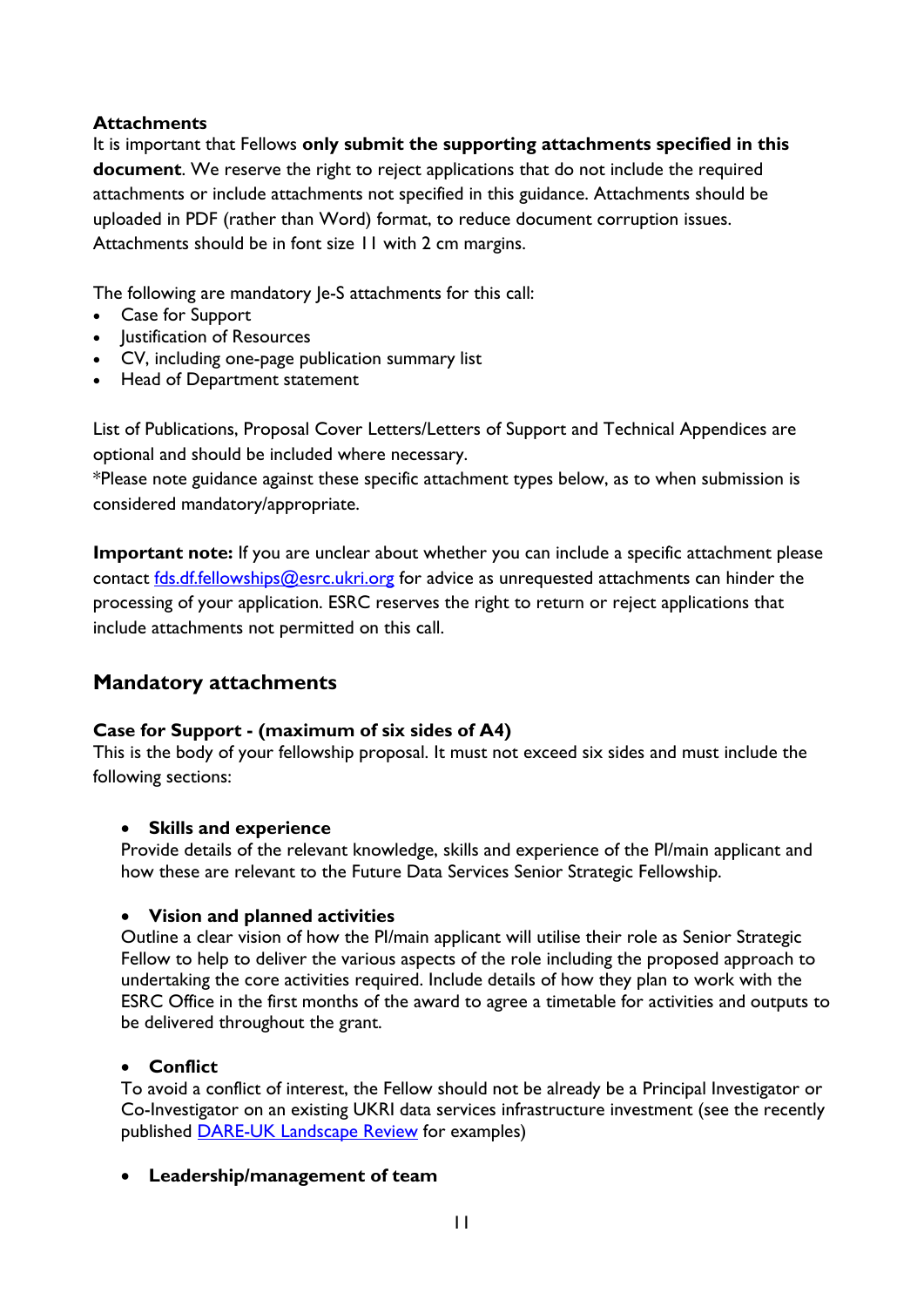Provide a sustainable leadership and management plan for the proposed Fellowship including the management of any planned activities and any additional staff

## • **Working with the FDS Strategic Fellow**

The role holder will be expected to work closely with the Future Data Services Strategic Fellow. Please indicate if you are applying alongside an applicant for the Strategic Fellow role and how you would work with them. Alternatively, if you are submitting a standalone proposal, indicate how you will work with the successful applicant for the Strategic Fellow role.

## • **Staff**

Clearly provide descriptions of the staff role(s) involved in the Fellowship application

## • **Host institution contribution**

Provide confirmation of the host institution 20% contribution to the proposed Fellowship along with any additional support provided

Proposals containing a Case for Support exceeding 6 sides of A4 or not adhering to the specified format will not be considered.

The bibliography for references cited in the proposal, including the Case for Support, must be attached under the 'list of publications' document. A list of the most relevant and recent publications of fellows should be included in the fellow CVs.

The case for support should be a self-contained description of the proposed work with relevant background and references and should not depend on additional information such as the inclusion of external links. Peer reviewers are advised to base their assessment on the information contained within the application and are under no obligation to access such links (so they should not be used to provide critical information).

## <span id="page-11-0"></span>**Justification of Resources (maximum of two sides of A4)**

A two-side A4 statement justifying that the resources requested are appropriate to undertake the research project.

The justification of resources should explain why the resources requested are appropriate for the research proposed, taking into account the nature and complexity of the research proposal. It should not be simply a list of the resources required, as this is already given in the Je-S form. Where you do not provide explanation for an item that requires justification, it will be cut from any grant awarded.

Please refer to the joint Research Council Je-S helptext:<https://jes.rcuk.ac.uk/Handbook/Index.htm> for further guidance.

## <span id="page-11-1"></span>**CV (maximum of two sides of A4 per named staff)**

A CV for the Principal Investigator, named research assistants and personal assistants must be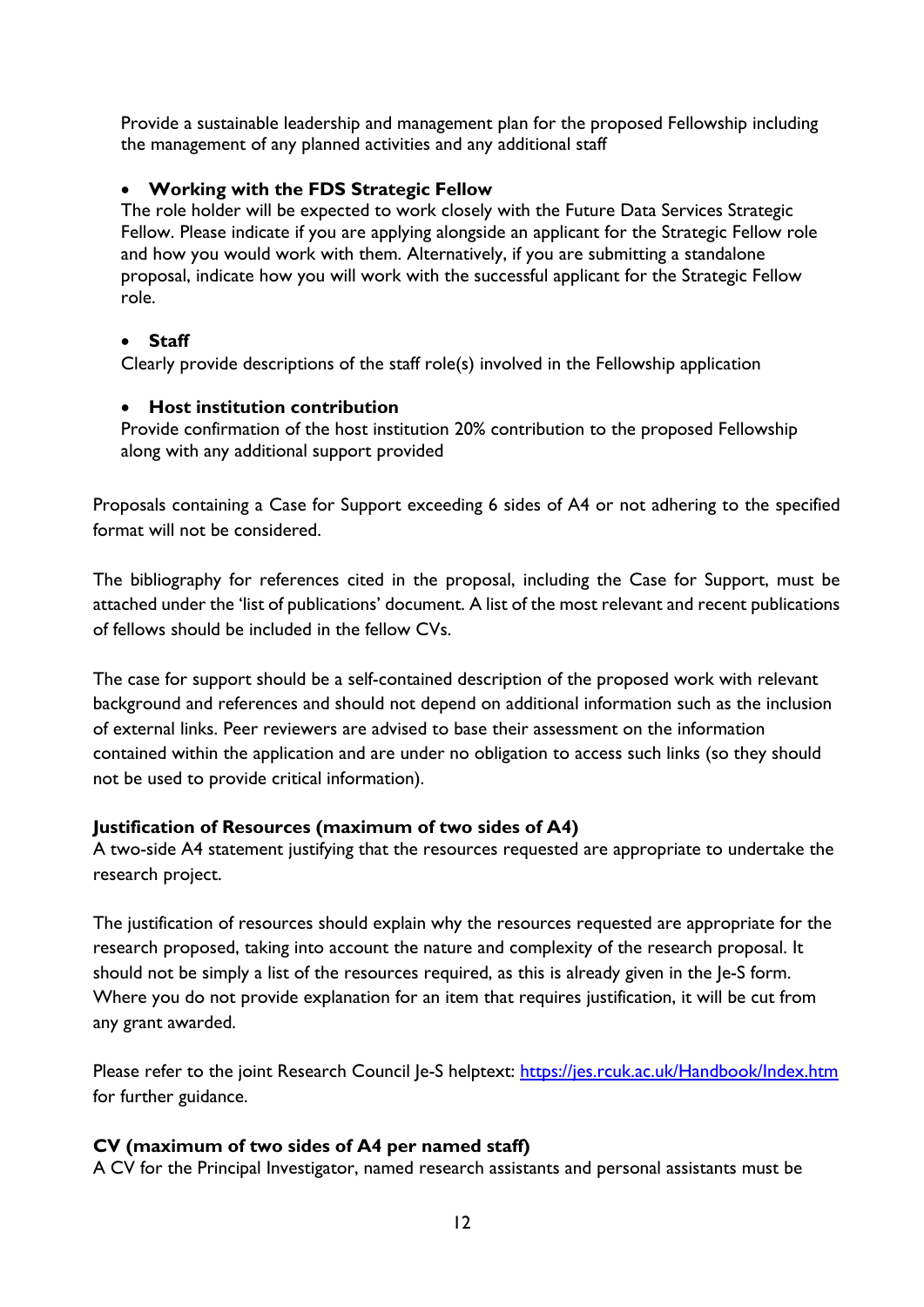included. This should include contact details, qualifications (including class and subject), academic and professional posts held since graduation, a list of the most relevant and recent publications, and a record of research funded by the ESRC and other bodies. This should not exceed two A4 sides.

#### <span id="page-12-0"></span>**Head of Department Statement (maximum of two sides of A4)**

The head of department at the host research organisation must complete a statement in support of the proposal. This statement must be on headed paper, signed and dated within the last six months. The statement should:

- if the fellow is not currently hosted at the RO, confirm that the fellow would be accepted into the department for the purpose of undertaking the proposed programme of work.
- explain how the proposed programme of work would fit in with the department's wider research programme.

# **Optional attachments**

#### <span id="page-12-1"></span>**List of publications**

You must include a list of publications if you have cited publications in your Case for Support. There is no need to include this attachment if you have not cited publications in your Case for Support. Please note publications not cited in the proposal should not be added here. A list of the most relevant and recent publications should be included in the fellow CV.

#### **Proposal cover letter/letter of support (maximum of one side of A4 per document)**

Proposal cover letter attachment type can be used to upload a declaration of interest [https://webarchive.nationalarchives.gov.uk/ukgwa/20200929010642/https:/www.ukri.org/files/legacy](https://webarchive.nationalarchives.gov.uk/ukgwa/20200929010642/https:/www.ukri.org/files/legacy/documents/declarationofinterests-applicants-pdf/) [/documents/declarationofinterests-applicants-pdf/](https://webarchive.nationalarchives.gov.uk/ukgwa/20200929010642/https:/www.ukri.org/files/legacy/documents/declarationofinterests-applicants-pdf/) any private, personal or commercial interests relating to an application for funding to the ESRC must be declared.

Exceptionally letters of support can be submitted as part of a proposal; provided they are essential to the successful conduct of the research (e.g., confirming access to datasets, or confirming access to or use of the facilities provided by named organisations). Letters of support can be accepted by email and must be signed and dated within six months of the proposal submission date. General letters of support that are not essential for the successful conduct of the research or do not confirm any specific contribution to the project should not be included.

#### **Technical Appendix (maximum of six sides of A4 in total)**

Technical and some limited non-technical information specific to the project may also be submitted as a separate attachment under 'other' attachment. Technical information includes: glossaries of technical terms, charts, diagrams and tables which help to clarify key points within the proposal, statistical formulae, and supporting material on methodological techniques (e.g., sampling methods, survey design). Non-technical information that may be included in other attachments includes bibliographic details, summary approaches to any ethical issues and letters of support that are essential to the successful conduct of the research (e.g., access to datasets, or organisations).